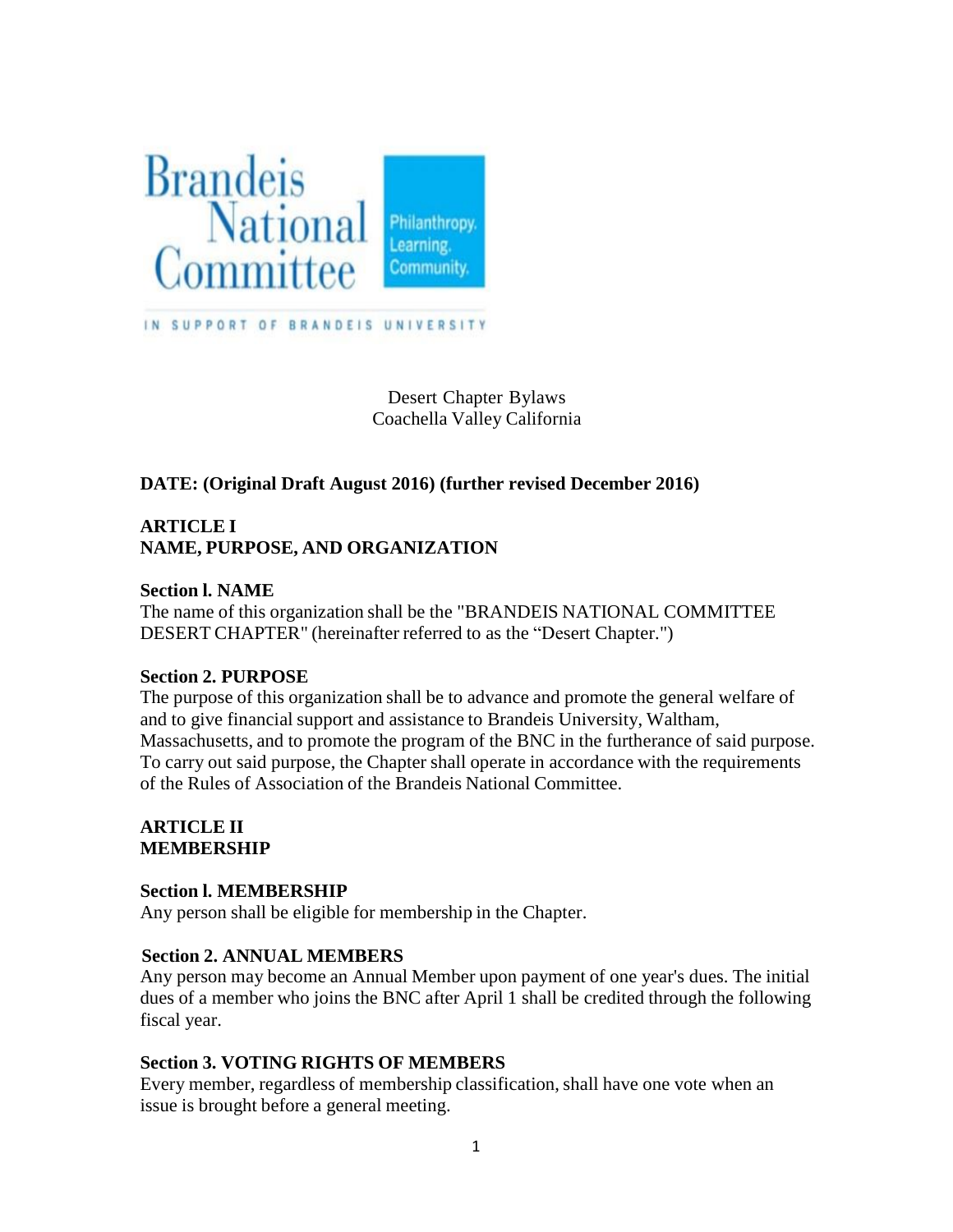### **ARTICLE III DUES**

Membership dues are determined by BNC National Center and may be paid locally or directly to BNC National Office. Local payments are sent directly to National Office.

# **ARTICLE IV FISCAL YEAR**

The fiscal year of the Chapter shall be from July 1 to June 30 of the following year.

# **ARTICLE V OFFICERS, DIRECTORS, AND THEIR ELECTION**

## **Section l. ELECTED OFFICERS**

The elected Officers of the Chapter shall be a President, one Vice President (or two Vice Presidents should the need arise) a Recording/Corresponding Secretary, a Treasurer, and a Parliamentarian, elected at the Annual Meeting of the Chapter in the spring. With the exception of the Parliamentarian, these Officers shall hold office for a term of one to two years.

The Parliamentarian is nominated from among the Honorary Board Members. To provide continuity of traditional values and practices to the Chapter, this position is not subject to term limits.

## **Section 2. BOARD (MEMBERS AT LARGE)**

There shall be at least ten (10) Members-at-Large, selected by the president, for a term of at least two years. Members of the Chapter who would enjoy involvement in the operations of the chapter and who provide significant expertise, or Chairs of standing committees, should be encouraged to fill these positions.

## **Section 3. HONORARY BOARD MEMBERS**

Each President of the Chapter, upon retirement from the Presidency, shall become an Honorary Member of the Board with voting powers. The Parliamentarian is nominated from among these members should the position become vacant. The privileges of Honorary Board Membership shall be granted to any Chapter members who are members of the National Board and/Region Board during their incumbency on those Boards.

## **Section 4. NOMINATING COMMITTEE**

At the Annual Meeting of the Chapter, a Nominating Committee of five, including a designated Chair, shall be selected to serve until the close of the next Annual Meeting. Of the five, one shall be a member of the outgoing Nominating Committee, two shall be members of the Board, and two chosen from the general membership.

At each Annual Meeting, the Nominating Committee shall present a candidate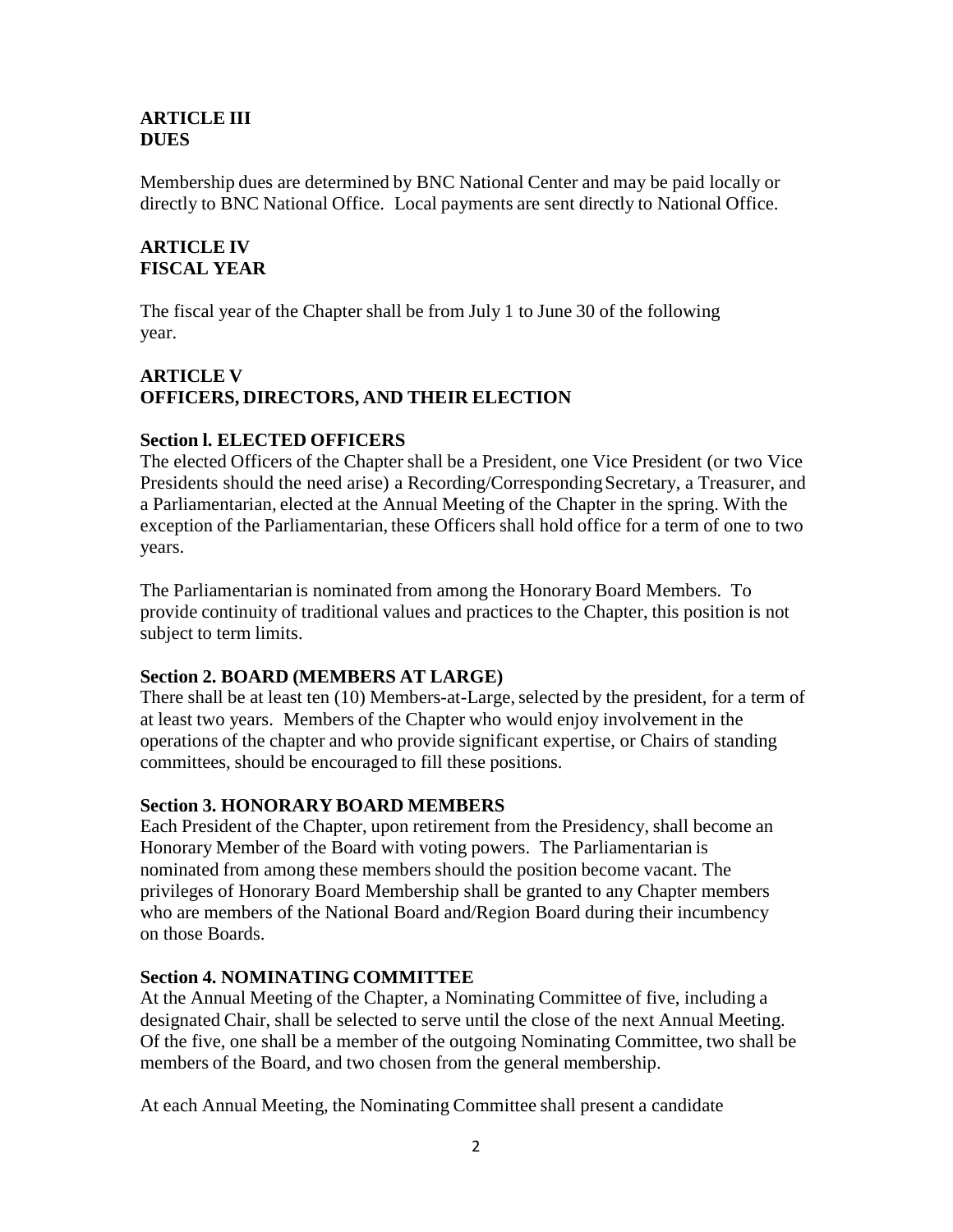for each position to be filled at the Annual Meeting. Except as provided in this section with respect to one member of the outgoing Committee, no member shall be selected to serve for more than two consecutive years as a member of the Nominating Committee, and no person shall serve as Chair for more than two consecutive years.

Members of the Chapter shall be informed of nominations for available positions on the Executive Board via internet bulletin, and posted on the chapter web site at least two weeks before the installation of officers at the Spring Luncheon,

Recommendations for nominations may be made to the Nominating Committee by members of the Board and Chapter. The list of nominees prepared by the Nominating Committee shall be presented to the Board for its information and shall be sent in writing to all members of the Chapter with notice of the Annual Meeting. It shall be presented at the Annual Meeting for vote of the Membership.

Nominations may be made from the floor at the time at which the Nominating Committee presents the official slate. The names of any member so nominated shall be included in the slate if such nominees accept such nominations.

Election by ballot shall be held for each position for which there is more than one candidate; otherwise, the Secretary may be instructed to cast one ballot, if so voted.

### **Section 5. VACANCIES**

A vacancy in an elective position shall be filled for the balance of the fiscal year by the Executive Board. The Nominating Committee then ratifies this action and this action is posted in the bulletin.

# **ARTICLE VI DUTIES OF OFFICERS**

### **Section 1. PRESIDENT**

The President shall preside at all meetings of the Chapter and of the Executive Board; shall have general supervision and direction of the affairs of the Chapter; shall appoint all Chairs of Standing Committees (except the Chair of the Nominating Committee, who is elected), and the Chairs and members of all Special Committees except as otherwise provided in these Bylaws. The President shall be co-signer with the Treasurer on checks and shall perform all duties generally vested in the office of the President, as specified in these Bylaws, or in any vote of the Executive Board.

### **Section 2. VICE PRESIDENT***(s)*

The Vice President*(s),* as designated by the President, shall perform the duties of the President in the President's absence or inability to serve. The Vice President*(s)* shall perform such other functions as may be assigned by the President or the Executive Board. A designated Vice President shall serve as co-signer of checks in place of the President, should the need arise.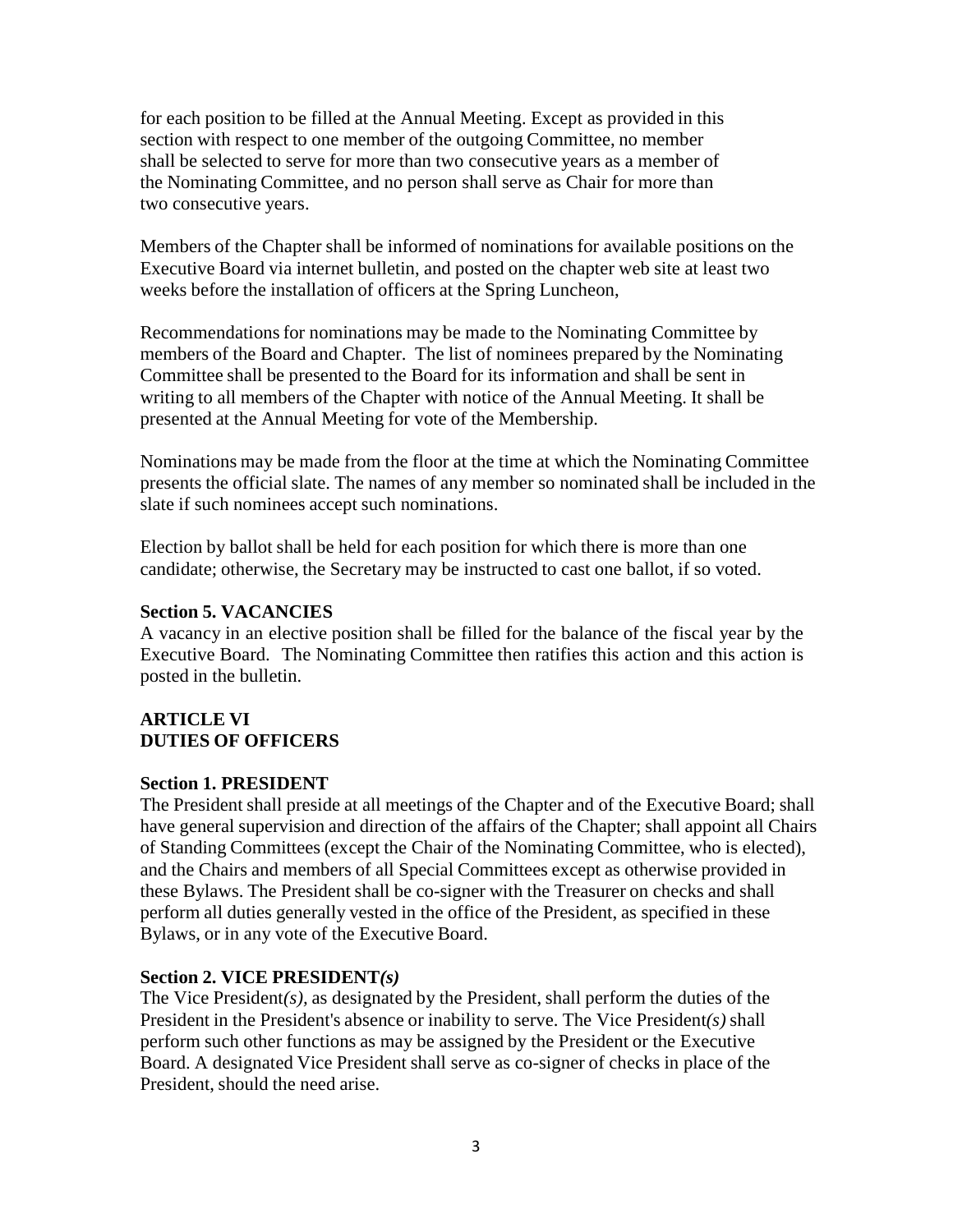## **Section 3. RECORDING/CORRESPONDING SECRETARY**

The Secretary shall keep a record of the meetings of the Chapter and of the Executive Board and shall perform such other functions as may be specified by the Board. The Secretary will maintain all correspondence of the Chapter and Board not handled by other Officers or Chairs. Notices of meetings of the Chapter and of the Board shall be issued by the Secretary or another person if designated by the President.

### **Section 4. TREASURER**

The Treasurer shall have the custody of the funds of the Chapter, and shall deposit same in the name of the Chapter in a bank determined by the University; shall keep an accurate record of all moneys collected and expended; and shall transmit funds to the National Center on a monthly basis.

The Treasurer shall follow such accounting practices and employ such forms and vouchers as the BNC shall specify or supply from time to time; shall pay bills only upon approval of the President; and shall present a Treasurer's statement at each meeting of the Board*.*

### **Section 5. PARLIAMENTARIAN**

The duties of the Parliamentarian are:

- to give advice to the President and members of the Board during meetings,
- to inform the President of errors in Parliamentary procedure if they affect the basic rights of members.
- to give advice to members during times when there is not a meeting in process.

### **ARTICLE V11 EXECUTIVE BOARD**

### **Section 1. EXECUTIVE BOARD**

There shall be an Executive Board consisting of the elected Officers, President, Vice President(s), Treasurer, Secretary, Parliamentarian, and the previous President of the Desert Chapter.

### **Section 2. DUTIES**

The Board shall have the authority and control of the affairs of the Chapter between meetings of the Chapter, but no action shall conflict with any action of the Chapter.

### **Section 3. MEETINGS**

Regular meetings of the Board shall be held monthly from September to May inclusive, by call of the President upon at least one week's notice. The time and place of meetings shall be determined by vote of the Board. Special meetings of the Board may be held at the call of the President, and shall be held upon the written request of five or more members of the Board.

### **Section 3. QUORUM**

50% of the members of the Board shall constitute a quorum.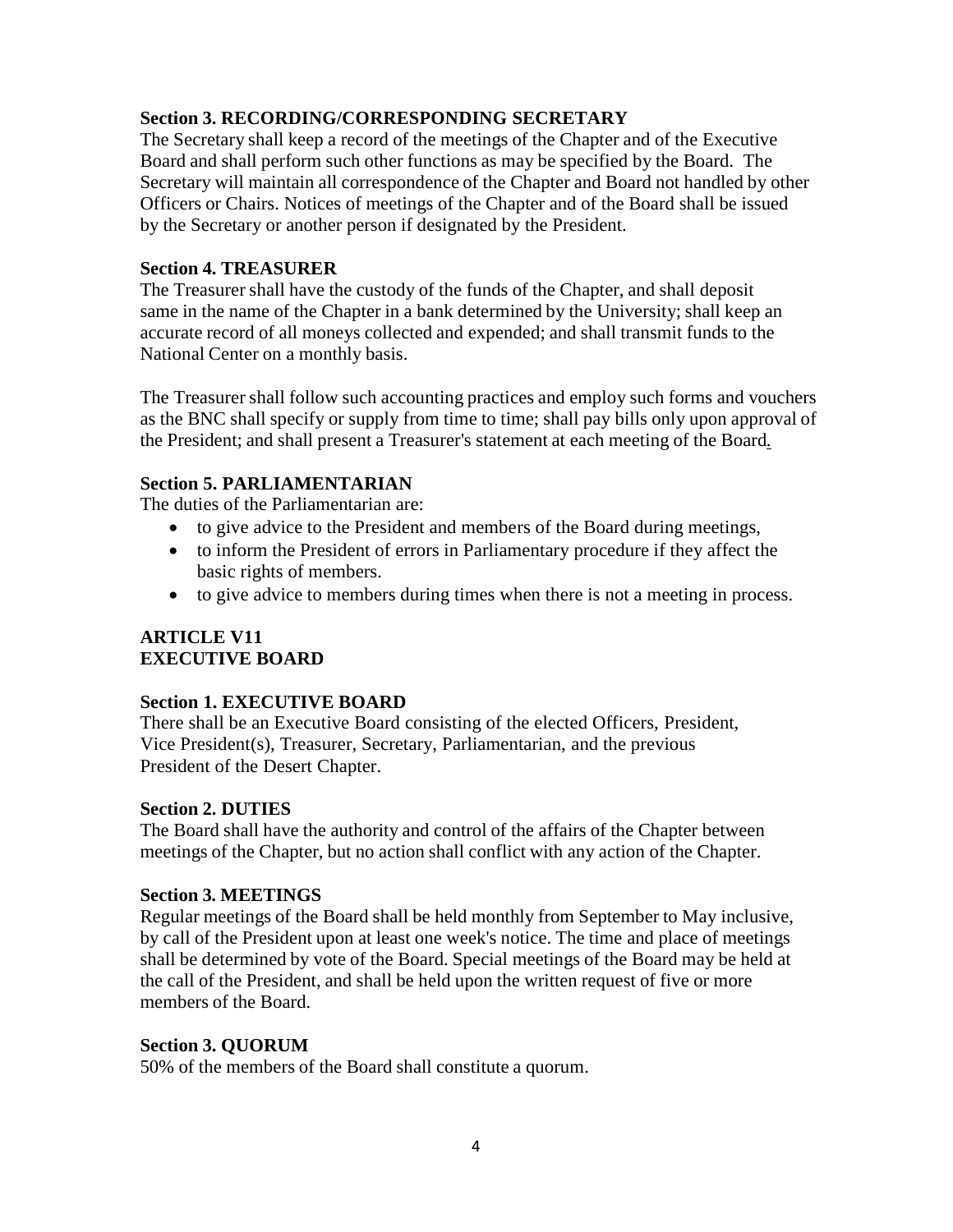### **Section 4. NONATTENDANCE**

Any member of the Board who fails to attend three consecutive meetings without a reasonable excuse shall forfeit membership on the Board after due notice.

#### **ARTICLE VIII MEETINGS**

### **Section 1. REGULAR MEETINGS**

There should be a minimum of two meetings of the Chapter each year, including a Annual Meeting, at such time and place as may be determined by the Executive Board. The Annual Meeting shall be held in the spring unless otherwise designated by the Board. In addition, a General Meeting shall be held in the month of February.

#### **Section 3. SPECIAL MEETINGS**

Special Meetings of the Chapter may be called by the President upon a vote of the Executive Board.

### **Section 3. NOTICE OF MEETINGS**

Notice of meetings of the Chapter shall be issued via internet mail, internet bulletin, or posted on the chapter web site at least two weeks before the meetings.

#### **Section 4. QUORUM**

At any meeting of the Chapter, ten members, including officers, shall constitute a quorum.

### **ARTICLE IX COMMITTEES**

### **Section 1. STANDING COMMITTEES**

There shall be such Standing Committees as are necessary to carry out the program of the BNC and the Chapter. Committees shall be established and may be dissolved by vote of the Executive Board. The President shall appoint the Chair of each Standing Committee (except the Chair of the Nominating Committee, who is elected).

These appointments may include Chairs, not to exceed five, who are not already members of the Board by election. The Chair of each Standing Committee (except the Nominating Committee), in consultation with the President or coordinating Vice President, shall appoint the members of the Committee. Committee appointments are for one year, but Chairs and Committee members may be reappointed.

### **Section 2. SPECIAL COMMITTEES**

Special Committees may be established by the Executive Board; members of such committees including the Chairs are to be appointed by the President.

### **Section 3. PRESIDENT MEMBER OF COMMITTEES**

The President shall be an ex-officio member of all committees except the Nominating Committee.